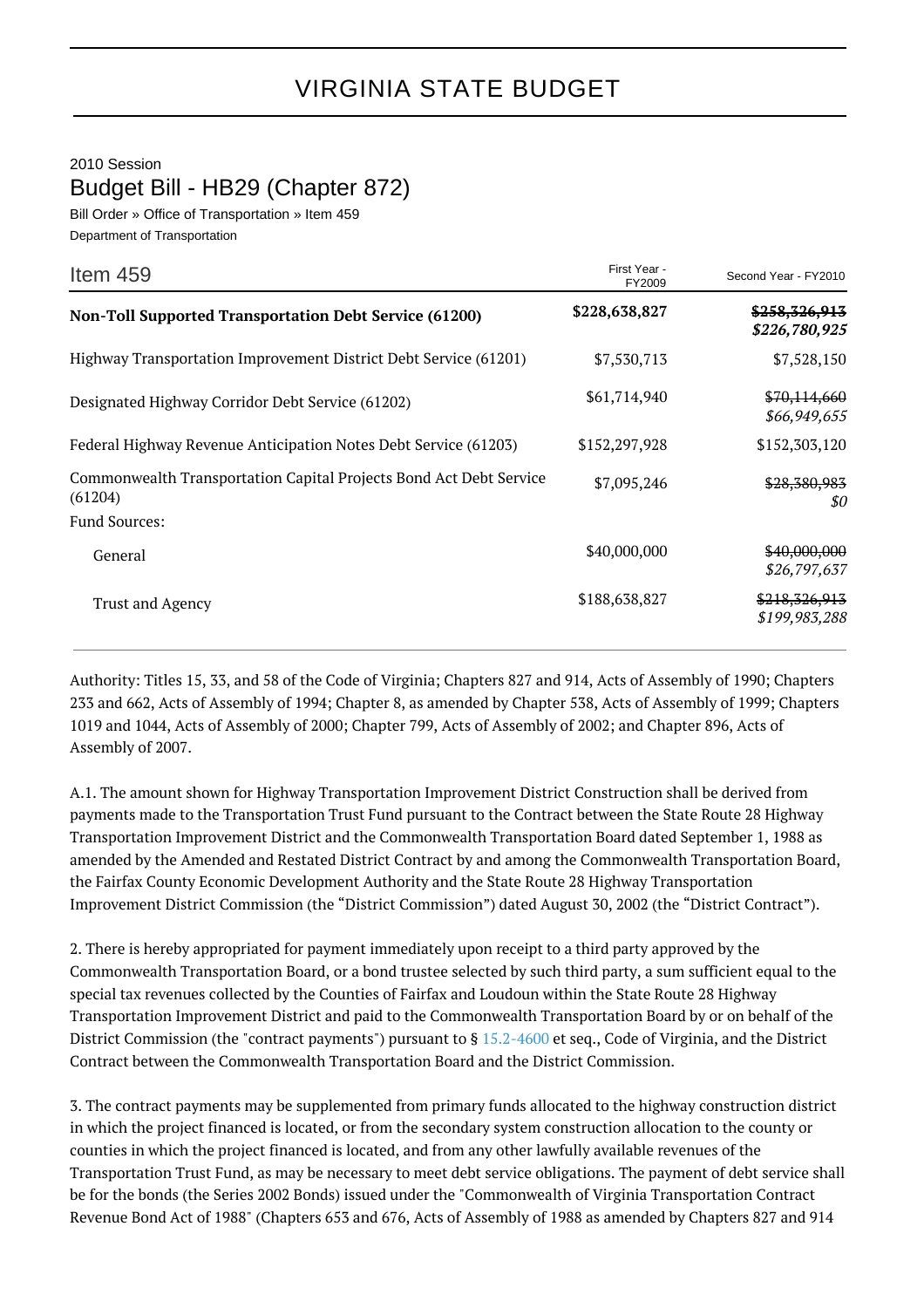of the Acts of Assembly of 1990). Funds required to pay the total debt service on the Series 2002 Bonds shall be made available in the amounts indicated in paragraph E of this Item.

B.1. Out of the amounts for Designated Highway Corridor Construction, \$40,000,000 the first year and \$40,000,000 \$26,797,637 the second year shall be paid from the general fund to the U.S. Route 58 Corridor Development Fund, hereinafter referred to as the "Fund", established pursuant to § [58.1-815,](http://law.lis.virginia.gov/vacode/58.1-815/) Code of Virginia. This payment shall be in lieu of the deposit of state recordation taxes to the Fund, as specified in the cited Code section. Said recordation taxes which would otherwise be deposited to the Fund shall be retained by the general fund. Additional appropriations required for the U.S. Route 58 Corridor Development Fund, an amount estimated at \$9,000,000 the first year and \$12,000,000 the second year, shall be transferred from the highway share of the Transportation Trust Fund.

2. Pursuant to the "U.S. Route 58 Commonwealth of Virginia Transportation Revenue Bond Act of 1989" (as amended by Chapter 538 of the 1999 Acts of Assembly), the amounts shown in paragraph E of this Item shall be available from the Fund for debt service for the bonds previously issued and additional bonds issued pursuant to said act.

3. The Commissioner shall report on or before July 1 of each year to the Chairmen of the Senate Finance and House Appropriations Committees on the cash balances in the Route 58 Corridor Development Fund. In addition, the report shall include the following program-to-date information: (i) a comparison of actual spending to allocations by project and district; (ii) expenditures by project, district, and funding source; and (iii) a six-year plan for planned future expenditures from the Fund by project and district.

C.1. The Commonwealth Transportation Board shall maintain the Northern Virginia Transportation District Fund, hereinafter referred to as the "Fund." Pursuant to § [58.1-815.1,](http://law.lis.virginia.gov/vacode/58.1-815.1/) Code of Virginia, and for so long as the Fund is required to support the issuance of bonds, the Fund shall include at least the following elements:

a. Amounts transferred from Item 264 of this act to this Item.

b. An amount estimated at \$5,000,000 the first year and \$12,000,000 the second year, which shall be transferred from the highway share of the Transportation Trust Fund.

c. Any public right-of-way use fees allocated by the Department of Transportation pursuant to § 58.1-468.1 of the Code of Virginia and attributable to the counties of Fairfax, Loudoun, and Prince William, the amounts estimated at \$6,100,000 the first year and \$5,600,000 the second year.

d. Any amounts which may be deposited into the Fund pursuant to a contract between the Commonwealth Transportation Board and a jurisdiction or jurisdictions participating in the Northern Virginia Transportation District Program, the amounts estimated to be \$816,000 the first year and \$816,000 the second year.

2. The Fund shall support the issuance of bonds at a total authorized level of \$500,200,000 for the purposes provided in the "Northern Virginia Transportation District, Commonwealth of Virginia Revenue Bond Act of 1993," Chapter 391, Acts of Assembly of 1993 as amended by Chapters 470 and 597 of the Acts of Assembly of 1994, Chapters 740 and 761 of the Acts of Assembly of 1998, Chapter 538 of the 1999 Acts of Assembly, Chapter 799 of the 2002 Acts of Assembly, and Chapter 621 of the 2005 Acts of Assembly.

3. Pursuant to the Northern Virginia Transportation District, Commonwealth of Virginia Revenue Bond Act of 1993, Chapter 391, Acts of Assembly of 1993, and as amended by Chapters 470 and 597 of the Acts of Assembly of 1994, Chapters 740 and 761 of the Acts of Assembly of 1998, Chapter 538 of the 1999 Acts of Assembly, Chapter 799 of the 2002 Acts of Assembly, and Chapter 621 of the 2005 Acts of Assembly, amounts shown in paragraph E of this Item shall be available from the Fund for debt service for the bonds previously issued and additional bonds issued pursuant to said act.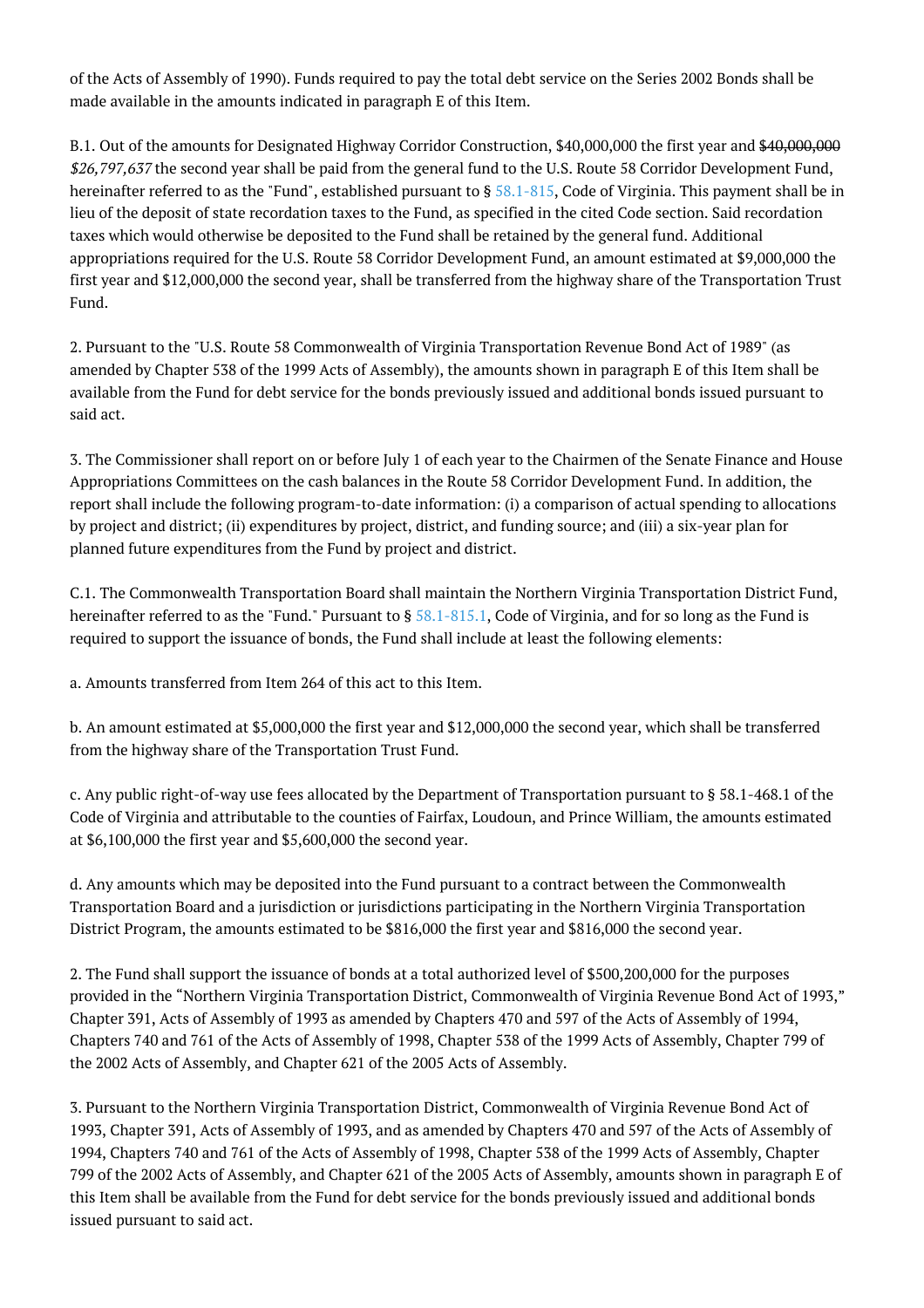4. Should the actual distribution of recordation taxes to the localities set forth in § [58.1-815.1,](http://law.lis.virginia.gov/vacode/58.1-815.1/) Code of Virginia, exceed the amount required for debt service on the bonds issued pursuant to the above act, such excess amount shall be transferred to the Northern Virginia Transportation District Fund in furtherance of the program described in § [33.1-221.1:3,](http://law.lis.virginia.gov/vacode/33.1-221.1:3/) Code of Virginia.

5. Should the actual distribution of recordation taxes to said localities be less than the amount required to pay debt service on the bonds, the Commonwealth Transportation Board is authorized to meet such deficiency, to the extent required, from funds identified in Enactment No. 1, Section 11, of Chapter 391, Acts of Assembly of 1993.

D.1. The Commonwealth Transportation Board shall maintain the City of Chesapeake account of the Set-aside Fund, pursuant to § [58.1-816.1](http://law.lis.virginia.gov/vacode/58.1-816.1/), Code of Virginia, which shall include funds transferred from Item 264 of this act to this Item, and an amount estimated at \$1,500,000 the first year and \$1,500,000 the second year received from the City of Chesapeake pursuant to a contract or other alternative mechanism for the purpose provided in the "Oak Grove Connector, City of Chesapeake Commonwealth of Virginia Transportation Program Revenue Bond Act of 1994," Chapters 233 and 662, Acts of Assembly of 1994 (hereafter referred to as the "Oak Grove Connector Act").

2. The amounts shown in paragraph E of this Item shall be available from the City of Chesapeake account of the Set-aside Fund for debt service for the bonds issued pursuant to the Oak Grove Connector Act.

3. Should the actual distribution of recordation taxes and such local revenues from the City of Chesapeake as may be received pursuant to a contract or other alternative mechanism to the City of Chesapeake account of the Setaside Fund be less than the amount required to pay debt service on the bonds, the Commonwealth Transportation Board is authorized to meet such deficiency, pursuant to Enactment No. 1, Section 11 of the Oak Grove Connector Act.

E. Pursuant to various Payment Agreements between the Treasury Board and the Commonwealth Transportation Board, funds required to pay the debt service due on the following Commonwealth Transportation Board bonds shall be transferred to the Treasury Board as follows:

|                                                                                                       | <b>FY 2009</b> | <b>FY 2010</b> |
|-------------------------------------------------------------------------------------------------------|----------------|----------------|
| Transportation Contract Revenue Refund Bonds, Series 2002<br>(Route 28)                               | \$7,530,713    | \$7,528,150    |
| Commonwealth of Virginia Transportation Revenue Bonds:<br>U.S. Route 58 Corridor Development Program: |                |                |
| Series 1999B                                                                                          | \$6,667,538    | \$0            |
| Series 2001B                                                                                          | \$3,758,363    | \$3,757,863    |
| Series 2002 B (Refunding)                                                                             | \$7,239,438    | \$7,237,688    |
| Series 2003A (Refunding)                                                                              | \$9,915,275    | \$9,921,275    |
| Series 2004B                                                                                          | \$14,048,050   | \$23,093,800   |
| Series 2006C                                                                                          | \$3,173,000    | \$3,173,000    |
| Series 2007B                                                                                          | \$4,197,750    | \$4,197,750    |
| Northern Virginia Transportation District Program:                                                    |                |                |
| Series 1999A                                                                                          | \$1,083,938    | \$0            |
| Series 2001A                                                                                          | \$2,823,663    | \$2,825,163    |